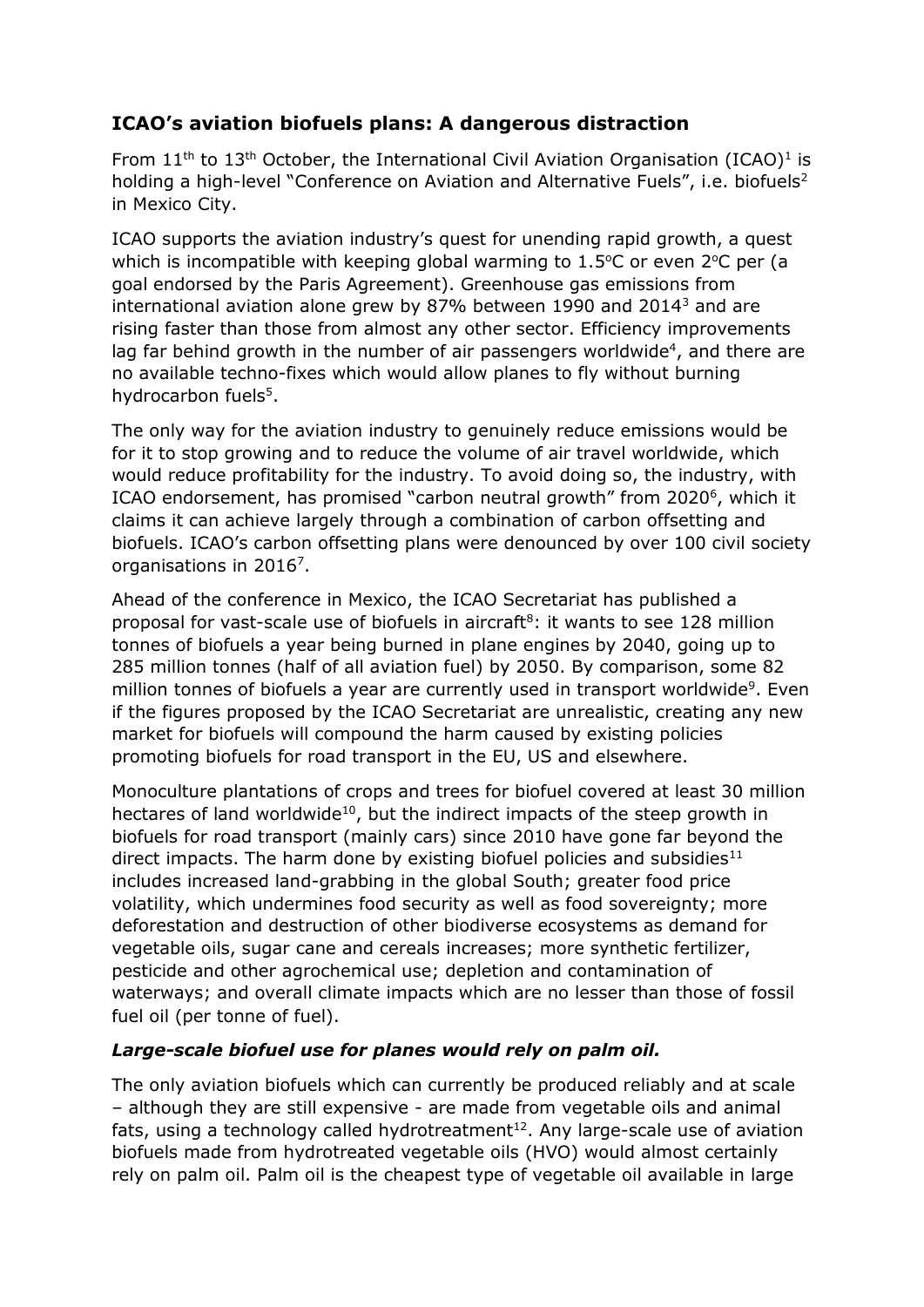quantities<sup>13</sup>, and is cheaper to refine to HVO than other types of vegetable oil<sup>14</sup>. Since fuel is the single biggest cost for airlines<sup>15</sup>, closing the still significant price gap between fossil-fuel based jet fuel and biofuels would be essential before the latter could be viable. Fuelling airplanes with HVO biofuels would thus almost certainly mean fuelling them with palm oil<sup>16</sup>.

### *Palm oil could even be used in planes under the guise of "residues".*

Neste, the world's leading HVO producer, is lobbying for support for large-scale aviation biofuels<sup>17</sup>. Neste uses an undisclosed fraction of crude palm oil, called PFAD, in its HVO biofuels<sup>18</sup>, which it controversially classes as a 'residue'. PFAD accounts for around 5% of all crude palm oil, but its share could be increased if demand and prices go  $up^{19}$ .

#### *Hype about future aviation biofuels in itself could fuel plantation expansion and land grabbing worldwide.*

Mere expectation about a major future new market for biofuels risks playing into the hands of plantation companies and speculative land grabbers. ActionAid found that by May 2013, European investors had acquired 6 million hectares of land in sub-Saharan Africa for biofuel production for the EU<sup>20</sup>. Those large-scale land-grabs happened even though the EU has sourced virtually no biofuel feedstock from Africa<sup>21</sup>. Promoting a vast new market for biofuels for aviation could thus have devastating impacts due solely to speculation, even in the absence of an actual market.

*We therefore call on ICAO's Member States to oppose the promotion of biofuels for aviation. They must, instead, take urgent measures to reduce the climate impacts of aviation by stemming and ultimately reversing its growth. This will require ending subsidies – including tax exemptions - for aviation, ending airport expansion, and investing in alternatives, including rail transport.* 

## **Signatories**

International organisations and networks:

- ActionAid International
- ACIDSE
- ETC Group
- Friends of the Earth International
- Global Alliance for Incinerator Alternatives (Gaia)

#### Regional organisations and networks:

- Corporate Europe Observatory, Europe
- Fern, Europe
- Global Forest Coalition
- Mighty Earth
- Oxfam International
- Plataforma Internacional contra la Impunidad
- Third World Network
- Asia Pacific Forum on Women, Law and Development (APWLD), Asia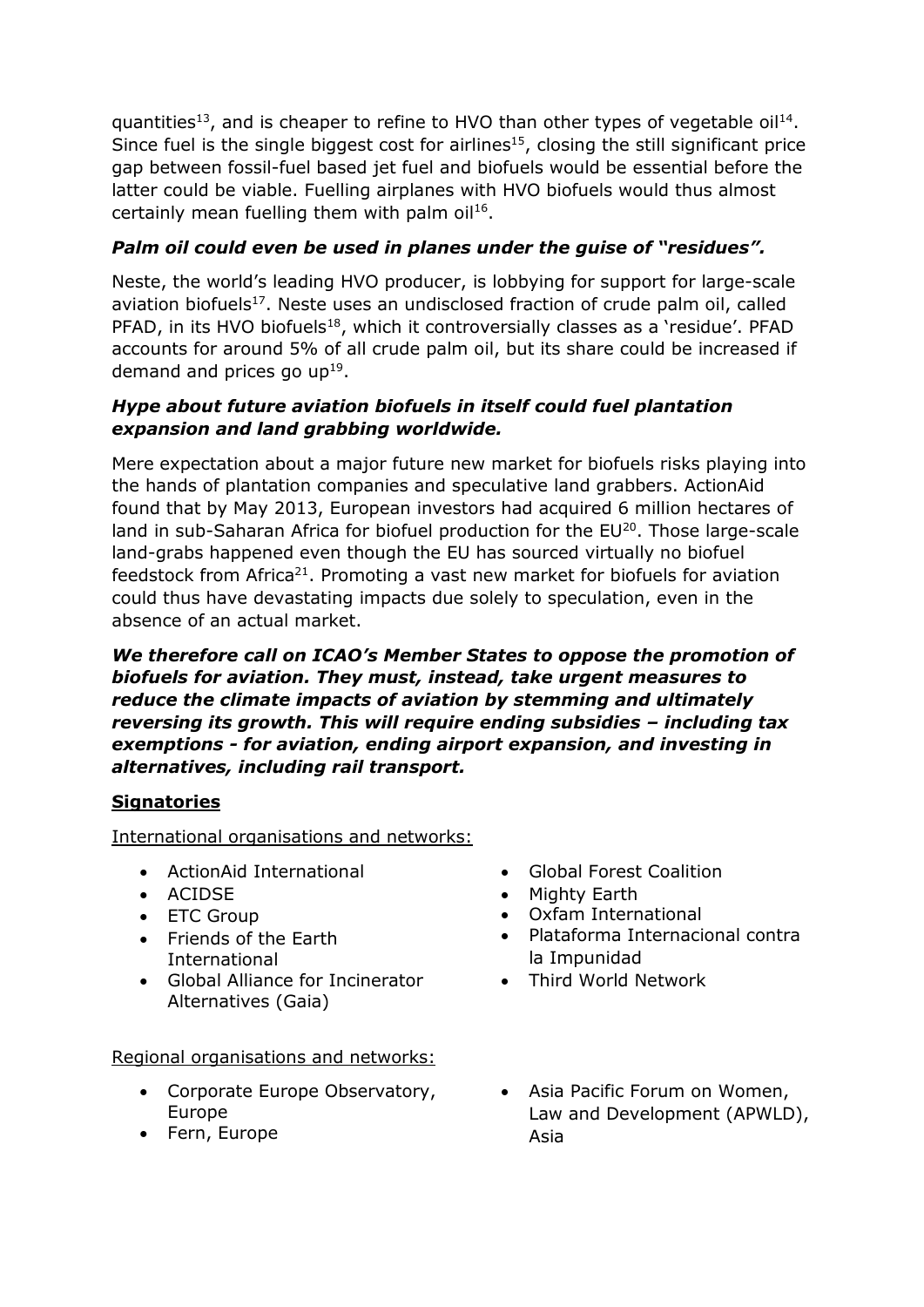Red Latinoamericana de Mujeres defensoras de Derechos Sociales y Ambientales, Latin America

National organisations and networks:

- "System Change, not Climate Change, Austria
- 2 Celsius, Romania
- Abibiman Foundation, Ghana
- Acción Por la Biodiversidad, **Argentina**
- AFRICANDO, Spain
- Amigos da Terra Brasil, Friends of the Earth Brazil
- Amigos de la Tierra, Spain
- Amigos de la Tierra, Friends of the Earth Argentina
- Amis de l'Afrique Francophone-Benin (AMAF-BENIN), Benin
- Animals Tasmania, Australia
- Arbeitskreis Regenwald und Artenschutz (ARA), Germay
- ASEED, Netherlands
- Balkani Wildlife Society, Bulgaria
- Biofuelwatch, UK/US
- BioScience Resource Project, US
- Brot für die Welt, Germany
- Campaign Against Climate Change, UK
- Campaign for Climate Justice Network (CCJN), Nepal
- Centar za životnu sredinu, Friends of the Earth Bosnia and Herzegovina
- Center for Biological Diversity, US
- Center for International Environmental Law (CIEL), US
- CESTA, Friends of the Earth El Salvador
- CNCD-11.11.11, Belgium
- Coalition for Rivers, Czech Republic
- Coalition Marocaine pour la Justice Climatique, Morocco
- Coordinadora de Pueblos y Organizaciones del Oriente del

• Transport and Environment, Europe

Estado de México en Defensa de la Tierra, el Agua y su Cultura, Mexico

- Coordination Office of the Austrian Bishop's Conference for International Development and Mission (KOO), Austria
- Corner House, UK
- Danish NGO Council for Sustainable Traffic, Denmark
- Denkhaus Bremen, Germany
- Développement Pour Tous, Guinea-Conakry
- Dogwood Alliance, US
- Ecologistas en Acción, Spain
- Econexus, UK
- EKOenergy, Finland
- Energie Hunger Nein Danke, Germany
- Environmental Rights Action, Friends of the Earth Nigeria
- FDCL Center for Research and Documentation Chile-Latin America, Germany
- Fellow Travellers, UK
- Finance & Trade Watch, Austria
- Forest Peoples Programme, UK
- Frente Amplio No Partidista en contra del Nuevo Aeropuerto y otros Megaproyectos en la Cuenca del Valle de México, Mexico
- Friends of the Earth Ghana
- Friends of the Earth Japan
- Friends of the Earth United States, US
- Fundacion del Rio, Nicaragua
- Gaia Foundation, UK
- Global Anti-Aerotropolis Movement (GAMM), UK/Thailand
- Global Justice Ecology Project, US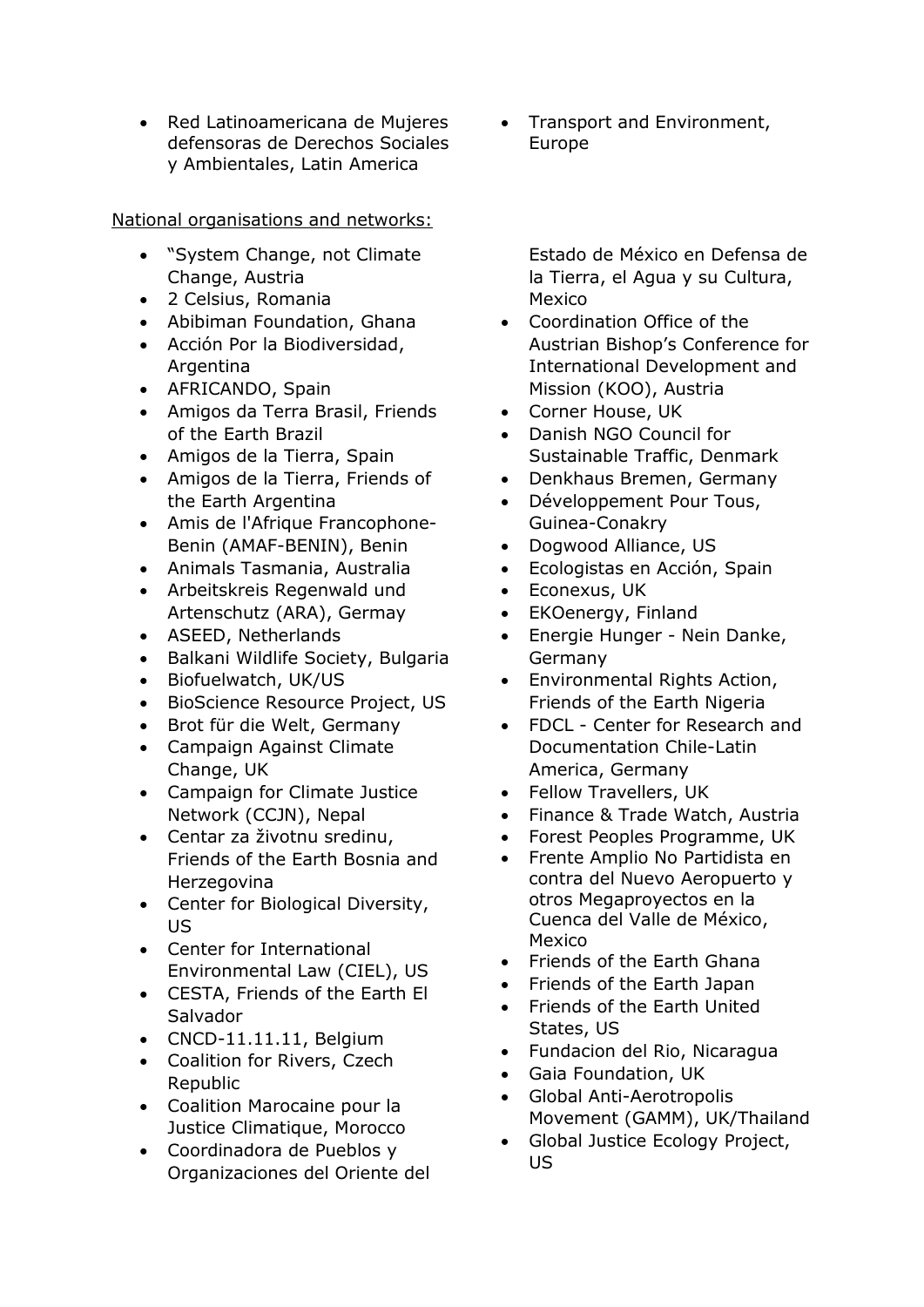- Grain, Spain
- Green Delaware, US
- Groundwork, Friends of the Earth South Africa
- KRUHA Indonesia (People's Coalition for the Right to Water), Indonesia
- Les Amis de la Terre, Friends of the Earth France
- Mangrove Action Project, US
- Milieudefensie, Friends of the Earth Netherlands
- NABU, Germany
- New York Climate Action Group, US
- NOAH, Friends of the Earth Denmark
- Oakland Institute, US
- ÖBV/Via Campesina Austria, Austria
- ONG Carbone Guinée, Guinea-Conakry
- Partnership for Policy Integrity, US
- People's Alliance Against Airport Expansion and Airport City - Yogyakarta, Indonesia
- Plane Stupid, UK
- Policy analysis and Research Institute of Lesotho (PARIL), Lesotho
- Pro Natura, Friends of the Earth Switzerland
- Pro Wildlife e.V., Germany
- Pro-Public, Friends of the Earth Nepal
- Protos, Belgium
- Quercus, Portugal
- Regenwald-Institut e.V., Germany
- Rettet den Regenwald Rainforest Rescue, Germany
- RSEU, Friends of the Earth Russia
- Rural Reconstruction Nepal, Nepal
- Sahabat Alam Malaysia, Friends of the Earth Malaysia
- Sobrevivencia, Friends of the Earth Paraguay
- Spire, Norway
- Verdegaia, Galicia, Spain
- Welthaus Diözese Graz-Seckau, Austria
- ZERO Association for the Sustainability of the Earth System, Portugal

 $<sup>1</sup>$  ICAO is a "specialised UN organisation" set up in 1944, with 191 Member States</sup> **.** 

<sup>&</sup>lt;sup>2</sup> Some startup companies and researchers are proposing "alternative aviation fuels" that would not be biofuels, e.g. converting carbon dioxide into jet fuel, however there is no evidence that those could work, except by using greatly more energy to produce such fuels than the energy released when they are burned. Nearly all of the Research and Development of "alternative aviation fuels" is going towards biofuels. <sup>3</sup> <http://unfccc.int/resource/docs/2016/sbi/eng/19.pdf>

<sup>4</sup> The airline industry association IATA forecasts the number of air passengers worldwide to continue growing at a rate of 3.9% a year[: iata.org/publications/Documents/global-report-sample2.pdf](http://www.iata.org/publications/Documents/global-report-sample2.pdf) . Fuel efficiency per passenger, on the other hand, is improving at a rate of just 1.1% a year:

[theicct.org/sites/default/files/publications/ICCT\\_Aircraft-FE-Trends\\_20150902.pdf](http://theicct.org/sites/default/files/publications/ICCT_Aircraft-FE-Trends_20150902.pdf)

<sup>5</sup> Hydrocarbons are molecules that contain only carbon and hydrogen atoms. All transport fuels made from fossil fuels are hydrocarbons, but it is possible to make hydrocarbons from plants and animal fats, too.

<sup>6</sup> [icao.int/Meetings/a39/Documents/Resolutions/10075\\_en.pdf](https://www.icao.int/Meetings/a39/Documents/Resolutions/10075_en.pdf)

<sup>&</sup>lt;sup>7</sup> [fern.org/sites/fern.org/files/Final\\_September.pdf](http://www.fern.org/sites/fern.org/files/Final_September.pdf)

<sup>8</sup> [icao.int/Meetings/CAAF2/Documents/CAAF.2.WP.013.4.en.pdf](https://www.icao.int/Meetings/CAAF2/Documents/CAAF.2.WP.013.4.en.pdf)

<sup>9</sup> [bp.com/content/dam/bp/en/corporate/pdf/energy-economics/statistical-review-2017/bp-statistical-review](http://www.bp.com/content/dam/bp/en/corporate/pdf/energy-economics/statistical-review-2017/bp-statistical-review-of-world-energy-2017-renewable-energy.pdf)[of-world-energy-2017-renewable-energy.pdf](http://www.bp.com/content/dam/bp/en/corporate/pdf/energy-economics/statistical-review-2017/bp-statistical-review-of-world-energy-2017-renewable-energy.pdf)

<sup>10</sup> [ec.europa.eu/europeaid/sites/devco/files/study-impact-assesment-biofuels-production-on-development](https://ec.europa.eu/europeaid/sites/devco/files/study-impact-assesment-biofuels-production-on-development-pcd-201302_en_2.pdf)[pcd-201302\\_en\\_2.pdf](https://ec.europa.eu/europeaid/sites/devco/files/study-impact-assesment-biofuels-production-on-development-pcd-201302_en_2.pdf)